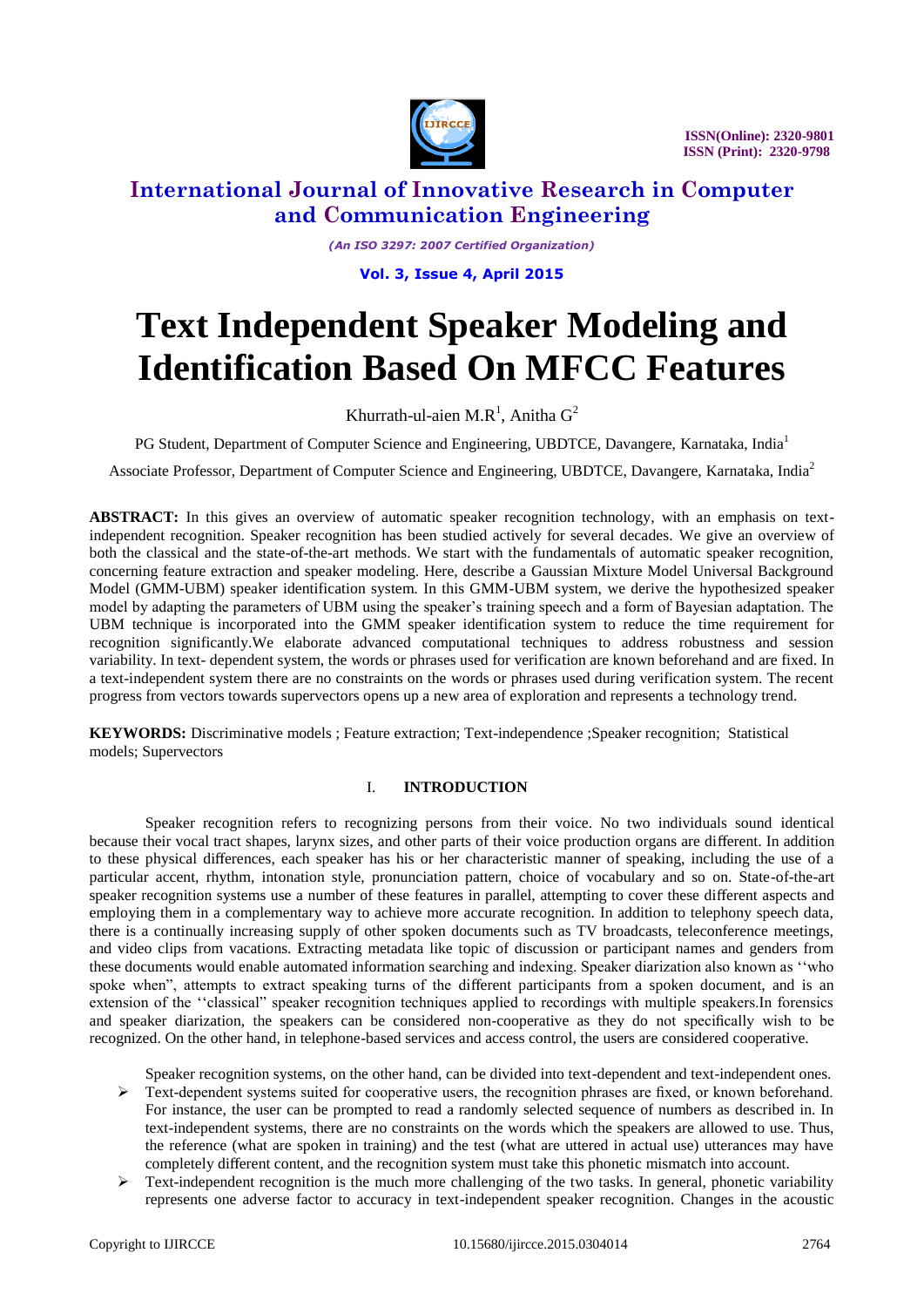

*(An ISO 3297: 2007 Certified Organization)*

#### **Vol. 3, Issue 4, April 2015**

environment and technical factors (transducer, channel), as well as ''within-speaker" variation of the speaker him/herself (state of health, mood, aging) represent other undesirable factors. In general, any variation between two recordings of the same speaker is known as session variability.

The basic goal of our project is to recognize and classify the speeches of different persons. This classification is mainly based on extracting several key features like Mel Frequency Cepstral Coefficients (MFCC) from the speech signals of those persons by using the process of feature extraction using MATLAB. The above features may consists of pitch, amplitude, frequency etc. It can be achieved by using tools like MATLAB. Using a statistical model like Gaussian mixture model (GMM) and features extracted from those speech signals we build a unique identity for each person who enrolled for speaker recognition

Gaussian mixture models (GMM) for the modeling of speaker spectral characteristics has become the dominant approach for speaker identification systems which use untranscribed training data. A speaker model based on Gaussian Mixture Model-Universal Background Model (GMMUBM) is introduced into text-independent speaker identification. Our work focuses on applications which require high identification rates using short utterance from unconstrained (text-independent) conversational speech and robustness to degradations produced by transmission over a telephone channel.

A Gaussian Mixture Model Universal Background Model (GMM-UBM) speaker identification system. In this GMM-UBM system, we derive the hypothesized speaker model by adapting the parameters of UBM using the speaker's training speech and a form of Bayesian adaptation. The UBM technique is incorporated into the GMM speaker identification system to reduce the time requirement for recognition significantly.

#### II. **LITERATURE SURVEY**

 **Alexander, A., Botti, F., Dessimoz, D., Drygajlo** are proposed An overview of text-independent speaker recognition: From features to supervectors. In this, we analyse mismatched technical conditions in training and testing phases of speaker recognition and their effect on forensic human and automatic speaker recognition. We use perceptual tests performed by non-experts and compare their performance with that of a baseline automatic speaker recognition system. The degradation of the accuracy of human recognition in mismatched recording conditions is contrasted with that of the automatic system under similar recording conditions. The conditions considered are of public switched telephone network (PSTN) and global system for mobile communications (GSM) transmission and background noise. The perceptual cues that the human subjects use to perceive differences in voices are studied along with their importance in different conditions. We discuss the possibility of increasing the accuracy of automatic systems using the perceptual cues that remain robust to mismatched conditions. We estimate the strength of evidence for both humans and automatic systems, calculating likelihood ratios using the perceptual scores for humans and the log-likelihood scores for automatic systems.

**Advantages:** The accuracy of human recognition in mismatched recording conditions is contrasted with that of the automatic system under similar recording conditions. **Disadvantages:** This system is not efficient and adaptive.

 **Besacier, L., Bonastre**, are proposed the Sub band architecture for automatic speaker recognition Signal Process. Here, present an original approach for automatic speaker identification especially applicable to environments which cause partial corruption of the frequency spectrum of the signal. The general principle is to split the whole frequency domain into several sub bands on which statistical recognizers are independently applied and then recombined to yield a global score and a global recognition decision. The choice of the sub band architecture and the recombination strategies are particularly discussed. This technique had been shown to be robust for speech recognition when narrow band noise degradation occurs. We first objectively verify this robustness for the speaker identification task. We also study which information is really used to recognize speakers. For this, speaker identification experiments on independent sub bands are conducted for 630 speakers, on TIMIT and NTIMIT databases. The results show that the speaker specific information is not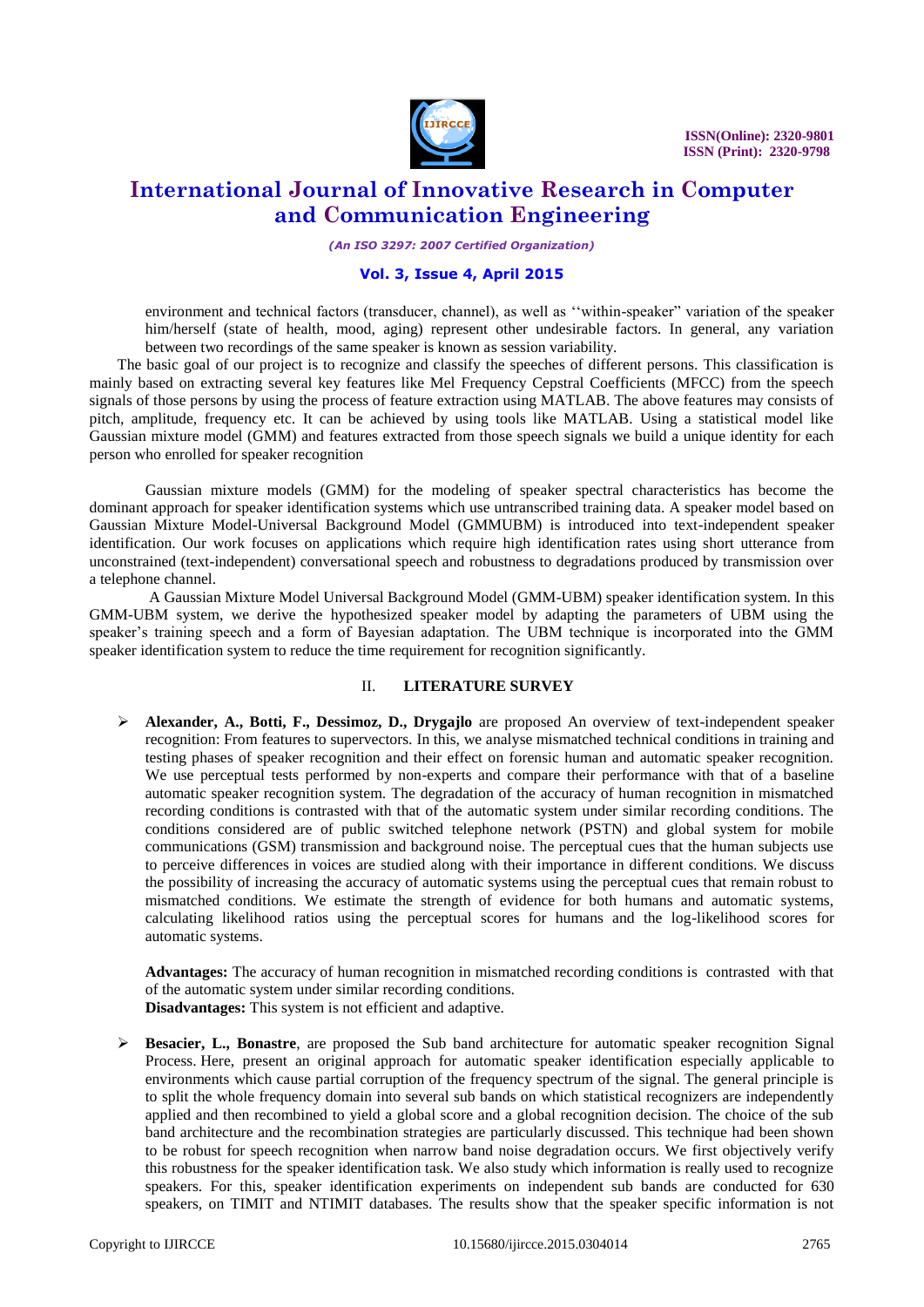

*(An ISO 3297: 2007 Certified Organization)*

#### **Vol. 3, Issue 4, April 2015**

equally distributed among sub bands. In particular, the low-frequency sub bands (under 600Hz) and the highfrequency sub bands (over 3000Hz) are more speaker specific than middle-frequency ones. In addition, experiments on different sub band system architectures show that the correlations between frequency channels are of prime importance for speaker recognition. Some of these correlations are lost when the frequency domain is divided into sub bands. Consequently we propose a particularly redundant parallel architecture for which most of the correlations are kept. The performances obtained with this new system, using linear recombination strategies, are equivalent to those of a conventional full band recognizer on clean and telephone speech. Experiments on speech corrupted by unpredictable noise show a better adaptability of this approach in noisy environments, compared to a conventional device, especially when pruning of some recognizers is performed.

**Advantages:** This Experiment on speech corrupted by unpredictable noise show a better adaptability of this approach in noisy environments.

**Disadvantages:** This not efficient and flexible.

 **Besacier, L., Bonastre, J., Fredouille**, are proposed Localization and selection of speaker-specific information with statistical modeling**.** Statistical modelling of the speech signal has been widely used in speaker recognition. The performance obtained with this type of modelling is excellent in laboratories but decreases dramatically for telephone or noisy speech. Moreover, it is difficult to know which piece of information is taken into account by the system. In order to solve this problem and to improve the current systems, a better understanding of the nature of the information used by statistical methods is needed. This knowledge should allow to select only the relevant information or to add new sources of information. The first part of this paper presents experiments that aim at localizing the most useful acoustic events for speaker recognition. The relation between the discriminant ability and the speech's events nature is studied. Particularly, the phonetic content, the signal stability and the frequency domain are explored. Finally, the potential of dynamic information contained in the relation between a frame and its *p* neighbours is investigated. In the second part, the authors suggest a new selection procedure designed to select the pertinent features. Conventional feature selection techniques (ascendant selection, knock-out) allow only global and a posteriori knowledge about the relevance of an information source. However, some speech clusters may be very efficient to recognize a particular speaker, whereas they can be non-informative for another one. Moreover, some information classes may be corrupted or even missing for particular recording conditions. This necessity for speaker-specific processing and for adaptability to the environment (with no a priori knowledge of the degradation affecting the signal) leads the authors to propose a system that automatically selects the most discriminant parts of a speech utterance. The proposed architecture divides the signal into different time–frequency blocks. The likelihood is calculated after dynamically selecting the most useful blocks. This information selection leads to a significative error rate reduction (up to 41% of relative error rate decrease on TIMIT) for short training and test durations. Finally, experiments in the case of simulated noise degradation show that this approach is a very efficient way to deal with partially corrupted speech.

**Advantages:** It is a very efficient way to deal with partially corrupted speech. This information selection leads to a significative error rate reduction (up to 41% of relative error rate decrease on TIMIT) for short training and test durations.

**Disadvantages:** It has some noise degradation and significative error.

 **Bimbot, Ivan Magrin-Chagnolleau and Luc Mathan** are proposed Second-Order Statistical Measures for Text-Independent Speaker Identication. This article presents an overview of several measures for speaker recognition. These measures relate to second-order statistical tests, and can be expressed under a common formalism. Alternate formulations of these measures are given and their mathematical properties are studied. In their basic form, these measures are asymmetric, but they can be symmetrized in various ways. All measures are tested in the framework of text-independent closed-set speaker identication, on 3 variants of the TIMIT database (630 speakers): TIMIT (high quality speech), FTIMIT (a restricted bandwidth version of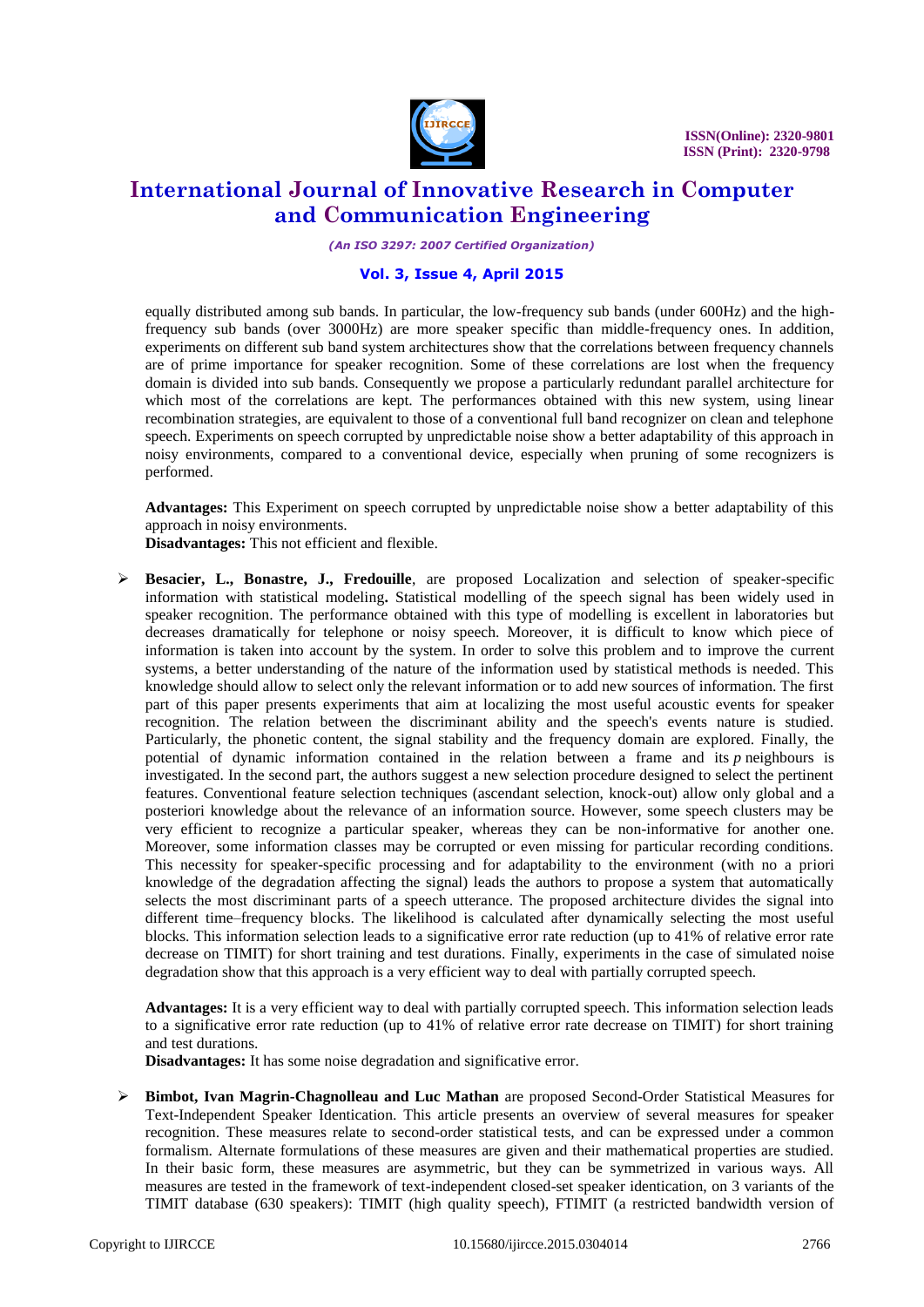

 **ISSN(Online): 2320-9801 ISSN (Print): 2320-9798** 

# **International Journal of Innovative Research in Computer and Communication Engineering**

*(An ISO 3297: 2007 Certified Organization)*

#### **Vol. 3, Issue 4, April 2015**

TIMIT) and NTIMIT (telephone quality). Remarkable performances are obtained on TIMIT but the results naturally deteriorate with FTIMIT and NTIMIT. Symmetrization appears to be a factor of improvement, especially when little speech material is available. The use of some of the proposed measures as a reference benchmark to evaluate the intrinsic complexity of a given database under a given protocol is finally suggested as a conclusion to this work.

**Advantages:** It is a high quality and the results naturally deteriorate with FTIMIT and NTIMIT. **Disadvantages:** This is difficult to implementation.

#### III. **SCOPE OF RESEARCH**

Assessing the performance of new algorithms on a common dataset is essential to enable meaningful performance comparison. In early studies, corpora consisted of a few or at the most a few dozen speakers, and data was often self collected. Recently, there has been significant effort directed towards standardizing the evaluation methodology in speaker verification. NIST evaluations include test trials under both matched conditions such as telephone only, and unmatched conditions such as language effects (matched languages vs unmatched languages), cross channel and two-speaker detection. During the evaluation, NIST releases a set of speech files as the development data to the participants. At this initial phase, the participants do not have access to the ''ground truth", that is, the speaker labels. Each participating group then runs their algorithms ''blindly" on the given data and submits the recognition scores and verification decisions. NIST then evaluates the performances of the submissions and the results are discussed in a follow-up workshop. The use of ''blind" evaluation data makes it possible to conduct an unbiased comparison of the various algorithms.

These activities would be difficult without a common evaluation dataset or a standard evaluation protocol. Visual inspections of the detection error trade-off (DET) curves and equal error rate (EER) are commonly used evaluation tools in the speaker verification literature. The problem with EER is that it corresponds to an arbitrary detection threshold, which is not a likely choice in a real application where it is critical to maintain the balance between user convenience and security. NIST uses a detection cost function (DCF) as the primary evaluation metric to assess speaker verification performance.

Minimum DCF (MinDCF), defined as the DCF value at the threshold for which is smallest, is the optimum cost. When the decision threshold is optimized on a development set and applied to the evaluation corpus, this produces actual DCF. Therefore, the difference between the minimum DCF and the actual DCF indicates how well the system is calibrated for a certain application and how robust is the threshold setting method. For an in-depth and thorough theoretical discussion as well as the alternative formulations of application-independent evaluation metrics. While the NIST speaker recognition benchmarking considers mostly conversational text-independent speaker verification in English, there have been a few alternative evaluations, for instance the NFI-TNO evaluation which considered authentic forensic samples (mostly in Dutch), including wiretap recordings.

This evaluation included open-set speaker identification and text-dependent verification tasks in addition to text-independent verification. Some of the factors affecting speaker recognition accuracy in the NIST. It is widely known that cross-channel training and testing display a much lower accuracy compared to that with same channel. Including different handsets in the training material also improves recognition accuracy. Another factor significant to performance is the duration of training and test utterances. The greater the amount of speech data used for training and/ or testing, the better the accuracy. Training utterance duration seems to be more significant than test segment duration.

#### IV. **SYSTEM DESIGN**

The components of an automatic speaker recognition system. The upper is the enrollment process, while the lower panel illustrates the recognition process. The feature extraction module first transforms the raw signal into feature vectors in which speaker-specific properties are emphasized and statistical redundancies suppressed. In the enrollment mode, a speaker model is trained using the feature vectors of the target speaker. In the recognition mode, the feature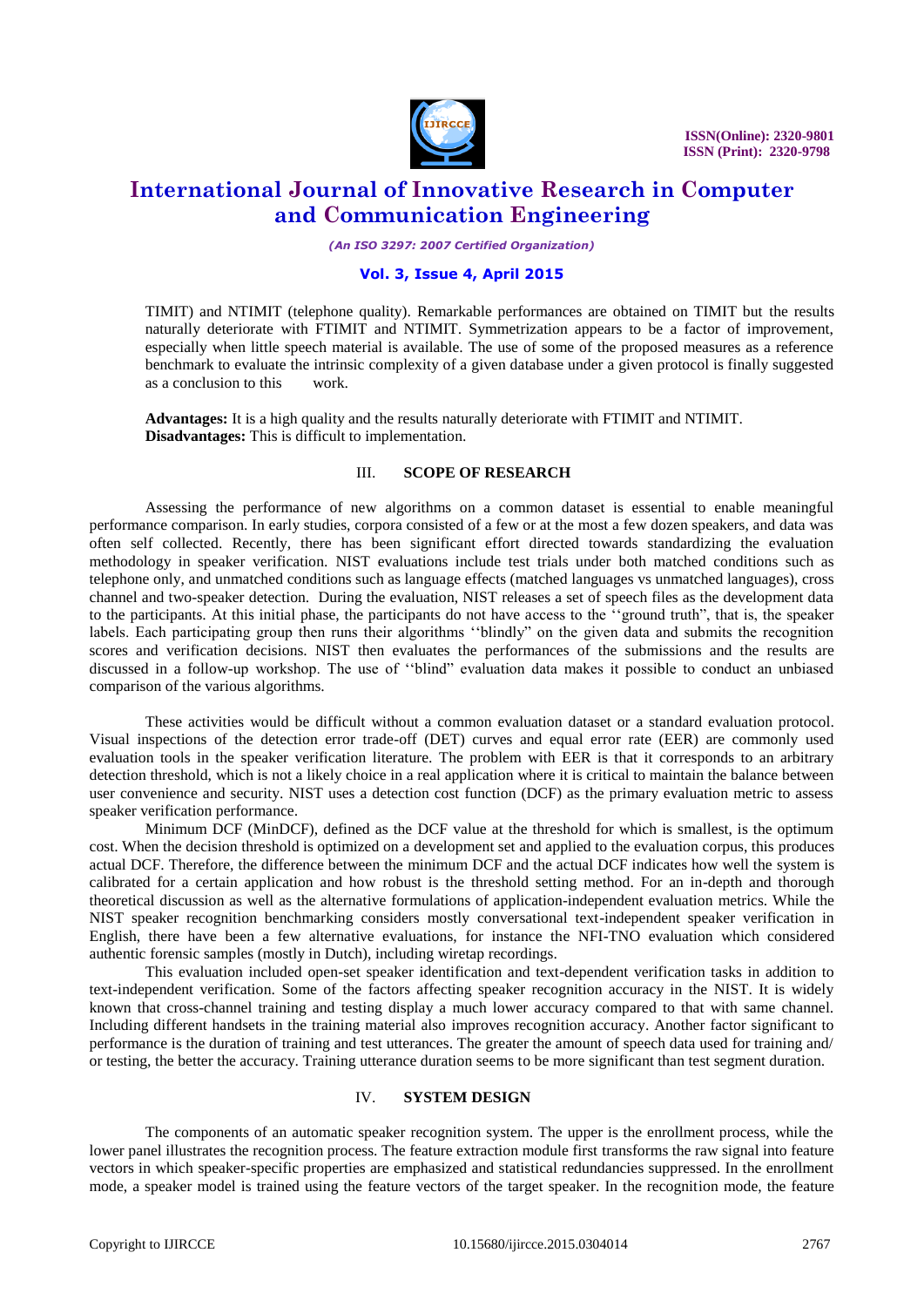

*(An ISO 3297: 2007 Certified Organization)*

#### **Vol. 3, Issue 4, April 2015**

vectors extracted from the unknown person's utterance are compared against the model(s) in the system database to give a similarity score. The decision module uses this similarity score to make the final decision.



Fig.2. Speaker Verification /Identification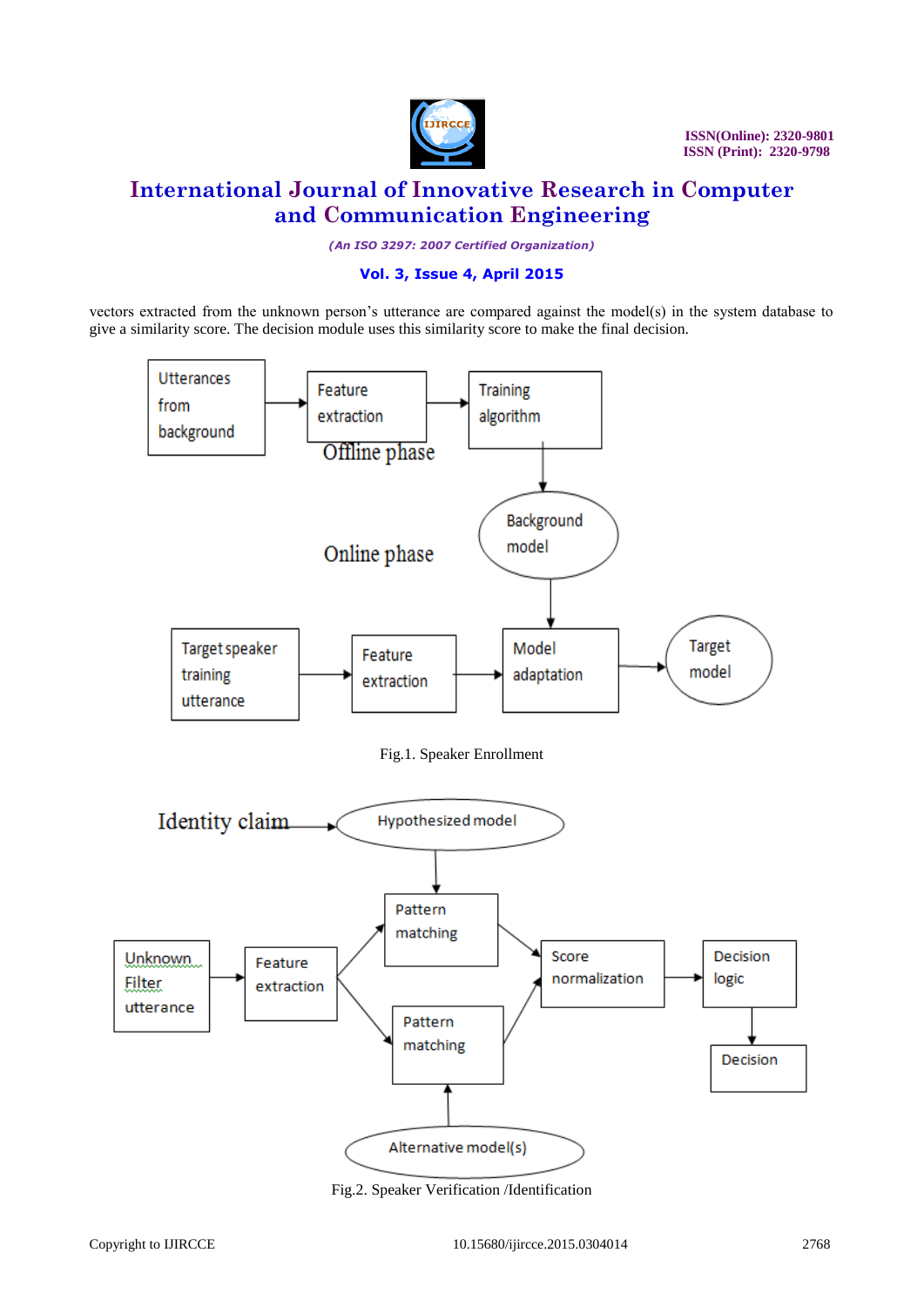

*(An ISO 3297: 2007 Certified Organization)*

#### **Vol. 3, Issue 4, April 2015**

Virtually all state-of-the-art speaker recognition systems use a set of background speakers or cohort speakers in one form or another to enhance the robustness and computational efficiency of the recognizer. In the enrollment phase, background speakers are used as the negative examples in the training of a discriminative model. In the recognition phase, background speakers are used in the normalization of the speaker match score.

#### V. **FEATURE EXTRACTION**

The speech signal continuously changes due to articulatory movements, and therefore, the signal must be broken down in short frames of about 20–30 ms in duration. Within this interval, the signal is assumed to remain stationary and a spectral feature vector is extracted from each frame. Usually the frame is pre-emphasized and multiplied by a smooth window function prior to further steps. Pre-emphasis boosts the higher frequencies whose intensity would be otherwise very low due to downward sloping spectrum caused by glottal voice source.

The window function (usually Hamming), on the other hand, is needed because of the finite-length effects of the discrete Fourier transform. In practice, choice of the window function is not critical. The well-known fast Fourier transform (FFT), a fast implementation of DFT, decomposes a signal into its frequency components. Alternatives to FFT-based signal decomposition such as non-harmonic bases, aperiodic functions. The DFT, however, remains to be used in practice due to its simplicity and efficiency. Usually only the magnitude spectrum is retained, based on the belief that phase has little perceptual importance. However, provides opposing evidence while described a technique which utilizes phase information. The global shape of the DFT magnitude spectrum known as spectral envelope, contains information about the resonance properties of the vocal tract and has been found out to be the most informative part of the spectrum in speaker recognition.

A simple model of spectral envelope uses a set of bandpass filters to do energy integration over neighboring frequency bands. Motivated by psycho-acoustic studies, the lower frequency range is usually represented with higher resolution by allocating more filters with narrow bandwidths.

#### **Score Normalization:**

In score normalization, the ''raw" match score is normalized relative to a set of other speaker models known as cohort. The main purpose of score normalization is to transform scores from different speakers into a similar range so that a common (speaker-independent) verification threshold can be used. Score normalization can correct some speaker-dependent score offsets not compensated by the feature and model domain methods.

#### **Pattern Matching and Decision:**

The pattern matching module deals with comparison between the estimated features to the speaker models. Some of the pattern matching methods used in speaker recognition include Hidden markov models (HMM), dynamic time warping (DTW), neural networks and vector quantization (VQ). In case of verification, this module provides an expert with a similarity score between the test sample and the claimed identity.

While, in case of identification, the module gives similarity score between the test sample and all the available samples in the database. The evaluation of these scores is done using decision module and the results are accordingly presented. The effectiveness of a speaker recognition system is measured differently for different tasks. Since the output in identification system is a speaker identity from a set of known speakers, the identification accuracy is used to measure the performance. For the verification systems, two types of error can be observed: false acceptance of an impostor and false rejection of a target speaker.

#### VI. **WORK FLOW OF VQ and GMM**

#### *A. Vector Quantization:*

Vector quantization (VQ) model also known as centroid model, is one of the simplest text-independent speaker models. And its roots are originally in data compression Even though VQ is often used for computational speed-up techniques and lightweight practical implementations, it also provides competitive accuracy when combined with background model adaptation. For computational reasons, however ,the number of vectors is usually reduced by a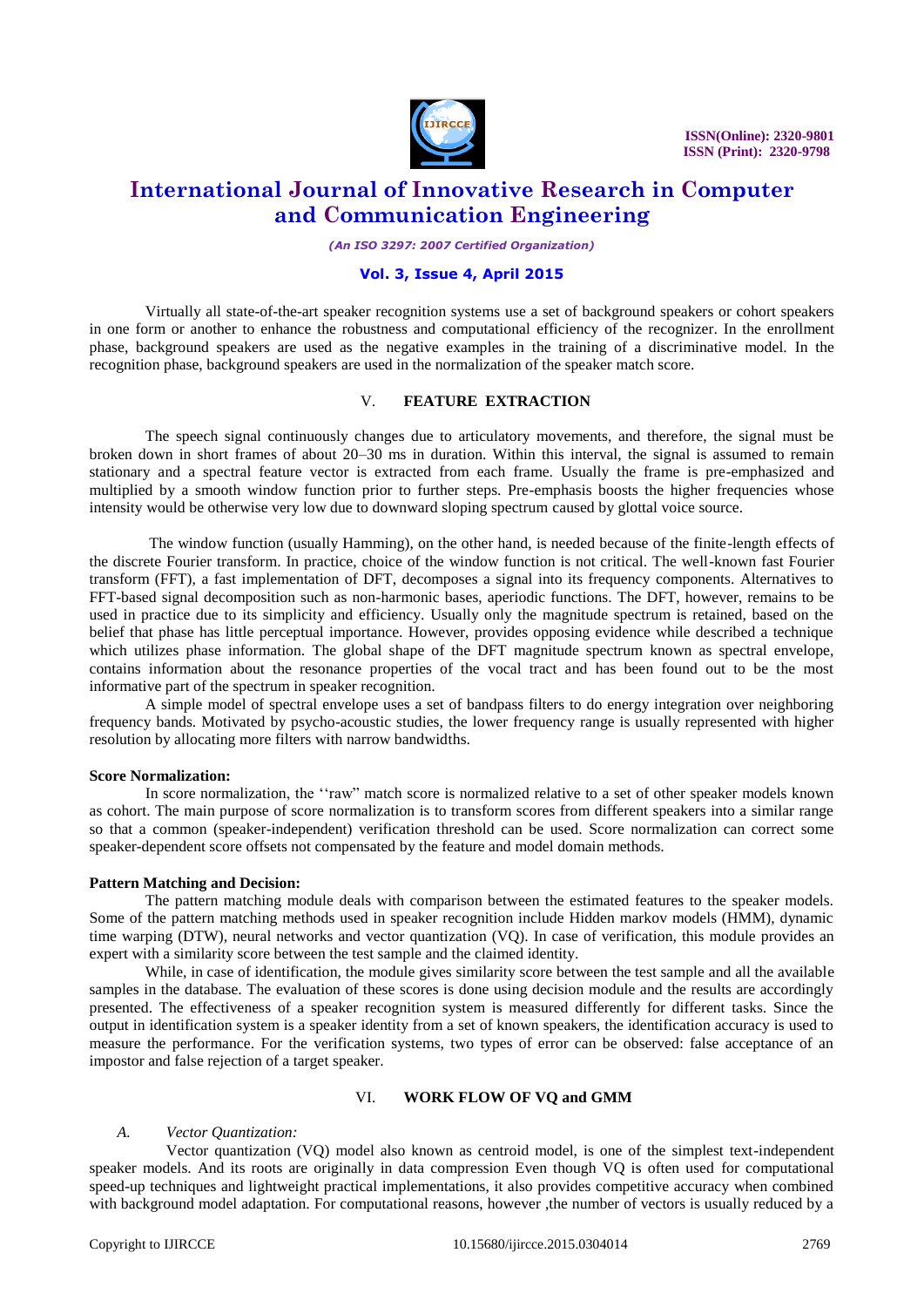

*(An ISO 3297: 2007 Certified Organization)*

#### **Vol. 3, Issue 4, April 2015**

clustering method such as K-means .This gives a reduced set of vectors known as codebook .The choice of the clustering method is not as important as optimizing the codebook size.



Fig.3. Codebook construction for vector quantization using the K-means algorithm. The original training set consisting of 5000 vectors is reduced to a set of  $K = 64$  code vectors (centroids)

B. Gaussian Mixture Model:

Gaussian mixture model (GMM) is a stochastic model which has become the de facto reference method in speaker recognition. The GMM can be considered as an extension of the VQ model, in which the clusters are overlapping. That is, a feature vector is not assigned to the nearest cluster as in , but it has a nonzero probability of originating from each cluster.

A GMM is composed of a finite mixture of multivariate Gaussian components.

$$
p(\mathbf{x}|\lambda) = \sum_{k=1}^K P_k \mathcal{N}(\mathbf{x}|\boldsymbol{\mu}_k, \boldsymbol{\Sigma}_k).
$$

In, K is the number of Gaussian components,  $P_k$  is the prior probability (mixing weight) of the kth Gaussian component, and

$$
\mathcal{N}(\boldsymbol{x}|\boldsymbol{\mu}_k, \boldsymbol{\Sigma}_k) = (2\pi)^{-\frac{d}{2}} |\boldsymbol{\Sigma}_k|^{-\frac{1}{2}} \exp \left\{-\frac{1}{2}(\boldsymbol{x} - \boldsymbol{\mu}_k)^T \boldsymbol{\Sigma}_k^{-1}(\boldsymbol{x} - \boldsymbol{\mu}_k)\right\}
$$

is the d-variate Gaussian density function with mean vector  $\mu_k$  and covariance matrix  $\sum_k$ . The prior probabilities  $P_k$ **Ошибка! Источник ссылки не найден.**0 constrained as  $\sum_{k=1}^{K} P_k = 1$ 

Training a GMM consists of estimating the parameters  $\lambda = \{P_k, \mu_k, \Sigma_k\}_{k=1}^K$  from a training sample. The basic approach is maximum likelihood (ML) estimation. The average log-likelihood of x with respect to model  $\lambda$  is defined as,

$$
LL_{avg}(\mathscr{X},\lambda)=\frac{1}{T}\sum_{t=1}^T \log \sum_{k=1}^K P_k \mathscr{N}(x_t|\mu_k,\Sigma_k).
$$

The higher the value, the higher the indication that the unknown vectors originate from the model  $\lambda$ . The popular expectation–maximization (EM) algorithm can be used for maximizing the likelihood with respect to a given data. Note that K-means can be used as an initialization method for EM algorithm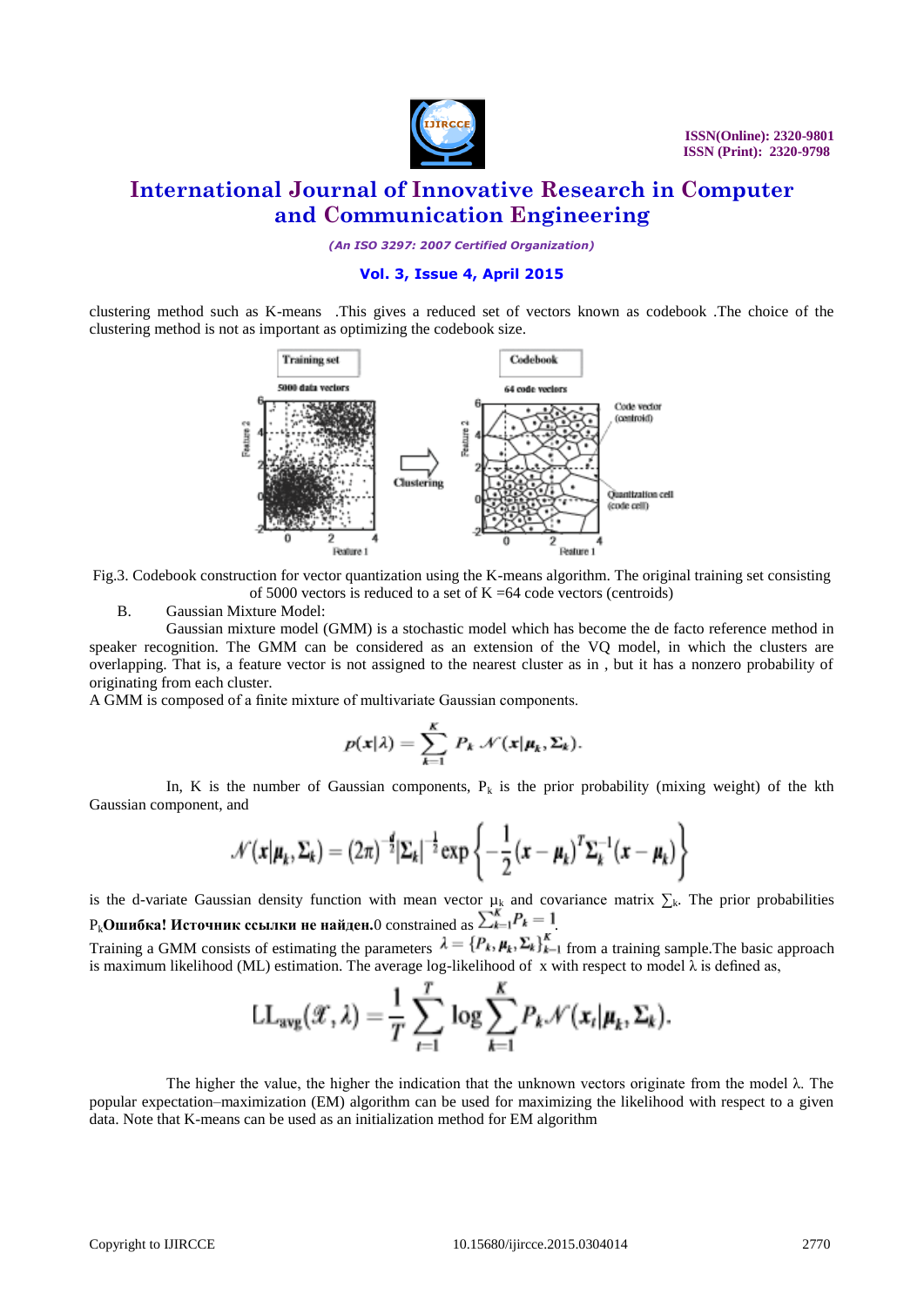

*(An ISO 3297: 2007 Certified Organization)*

#### **Vol. 3, Issue 4, April 2015**

#### VII. **EXPERIMENTAL RESULTS**



Fig.4. Waveforms Generated By Using VQ



Fig.5. Identifying Person Using GMM

#### **REFERENCES**

- 1. Alexander, A., Botti, F., Dessimoz, D., Drygajlo, A., 2004. The effect of mismatched recording conditions on human and automatic speaker recognition in forensic applications. Forensic Science International 146S, December 2004, pp. 95–99.
- 2. Besacier, L., Bonastre, J.-F., 2000. Subband architecture for automatic speaker recognition. Signal Process. 80, 1245–1259. Besacier, L., Bonastre, J., Fredouille, C., 2000. Localization and selection of speaker-specific information with statistical modeling. Speech Comm. 31, 89–106.
- 3. Besacier, L., Bonastre, J., Fredouille, C., 2000. Localization and selection of speaker-specific information with statistical modeling. Speech Comm. 31, 89–106.
- 4. Bimbot, F., Magrin-Chagnolleau, I., Mathan, L., 1995. Second-order statistical measures for text-independent speaker identification. Speech Comm. 17, 177–192.
- 5. Deller, J., Hansen, J., Proakis, J., 2000. Discrete-Time Processing of Speech Signals, second ed. IEEE Press, New York.
- 6. Reynolds, D., Rose, R., 1995. Robust text-independent speaker identification using Gaussian mixture speaker models. IEEE Trans. Speech Audio Process. 3, 72–83.
- 7. Reynolds, D., Quatieri, T., Dunn, R., 2000. Speaker verification using adapted gaussian mixture models. Digital Signal Process. 10 (1), 19–41